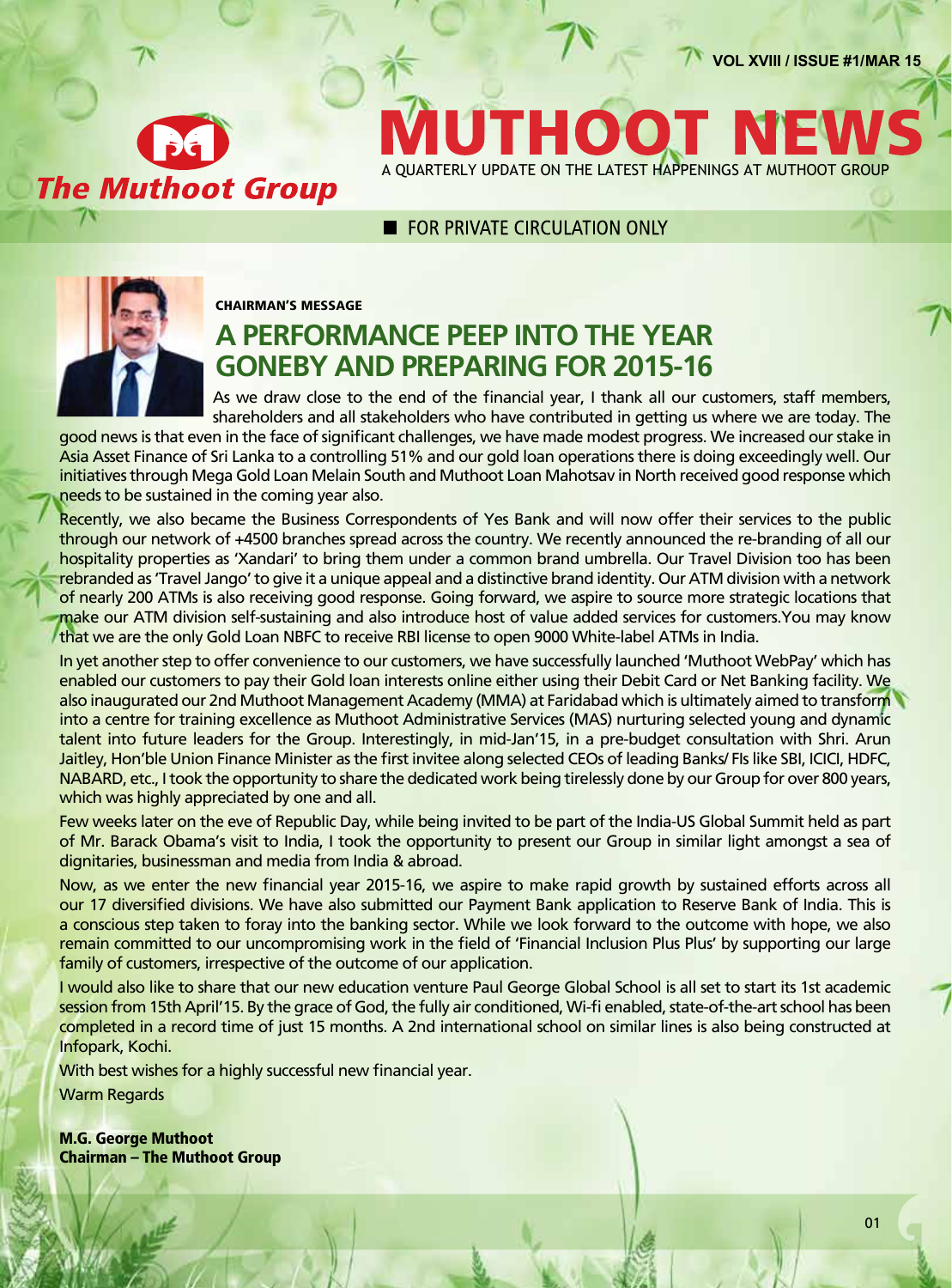

#### **Sakthikulangara Branch - Inauguration of New Premises "Healthy Wealthy Kerala" Campaign**



The new premises of Sakthikulangara branch of Muthoot Finance Ltd under Kollam region was inaugurated by Shri. Noushad, Deputy Mayor, Kollam Corporation along with Shri. George Jacob Muthoot, Joint Managing Director, The Muthoot Group. Shri. T. M. Mathew, Advisor & Shri. Simon Kurian, Regional Manager, Kollam, Muthoot Finance Ltd. were present on this occasion.

#### **Best performer in accounts growth**



Muthoot Securities Limited (MSTL) has been selected as the "BEST Performer In Accounts Growth" for the year 2014 by NSDL. Mr. Manoharan S.K., Regional Manager, Muthoot Finance Ltd., Chennai North received the Trophy on behalf of MSTL.

#### **Muthoot ATM Run Kerala Run**



Muthoot ATM Staff participated in the "Run Kerala Run" Marathon organized by Government of Kerala.



Shri. George Jacob Muthoot, Jt. Managing Director, The Muthoot Group along with. Smt. Chandrika, Mayor, Trivandrum Corporation flagged off Healthy Wealthy Kerala" campaign related to Cochin International Half Marathon in the presence of Smt.Elizabeth Jacob, Director, The Muthoot Group and Shri.Vydyanathan, Regional Manager, Trivandrum South. The campaign focused on spreading the message for adapting a healthy lifestyle in our every day lives.

#### **Launch of Muthoot Management Academy**



The Muthoot Group<br>opened its first Muthoot opened its first Muthoot Management (MMA in North India at Faridabad. The academy was inaugurated by Shri. M.G. George Muthoot,<br>Chairman. The Muthoot Chairman, The Group along with Dr. Amit K Aggarwal, IAS, DC-Faridabad. MMA focuses on the continuous enhancement of knowledge, skills, capabilities and the development of managerial and leadership competencies of the group's 30,000 strong workforce spread across India.

#### **Muthoot Finance to act as Business Correspondent for YES BANK**

Muthoot Finance Ltd has entered into an arrangement with YES BANK Ltd wherein it would act as the Business Correspondent (BC) for the Bank. Muthoot Finance Ltd is going to be the first NBFC to enter into the Business Correspondent segment, post the revised regulations from RBI. Under this arrangement, Muthoot Finance Ltd would now offer services of YES bank to the public through its 4,256 branches spread across the country.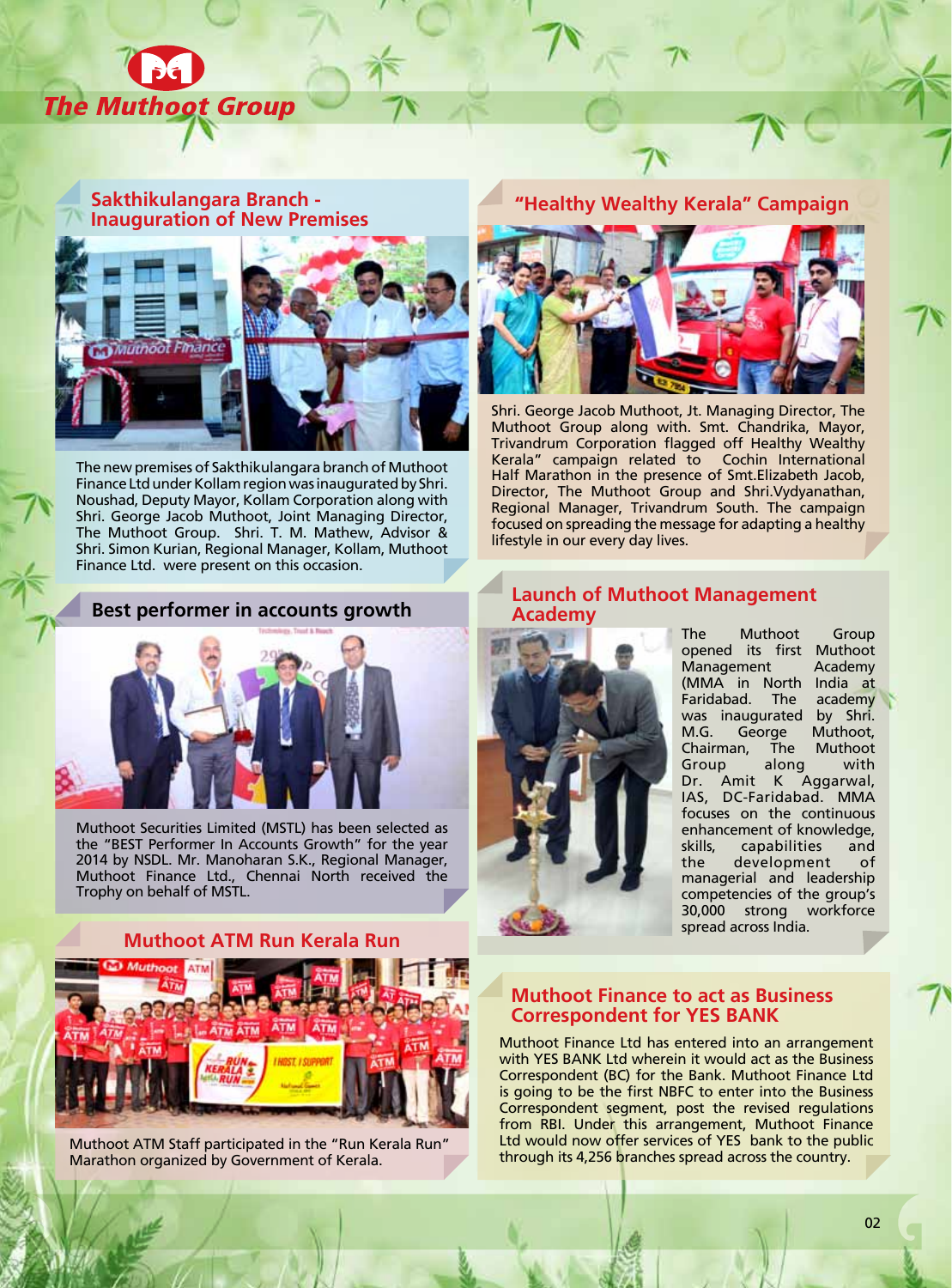

#### **SNG CUP Football Tournament – Runners-up YUVA Mastermind,**



MITS (Muthoot Institute of Technology & Science) football team runners-up in SNG Cup Inter Engineering College Zonal Football Tournament.

#### **First Prize in Aerobotics Competition - Techfest "Shaastra 2015" at IIT Madras**



MITS (Muthoot Institute of Technology & Science) students secured first prize in Aerobotics competition in the Tech Fest "Shaastra 2015" held at IIT Madras.

# **Sit-Anywhere-Chair**



Two teams of students from MITS (Muthoot Institute of Technology & Science) got selected for the Yuva Mastermind competition. The biggest Technical competition in Kerala jointly organized by Malayala Manorama and Amal Jyothi Engineering College Kanjirappally. From amongst 1000 applicants only 25 teams got selected from all over Kerala which comprised two teams from MITS. The demo of Sit-Anywhere-Chair designed by the Mechanical Department was one of the highlights of the event.

#### **NABH Safe I Certification**



MGM Muthoot Medical Centre, Pathanamthitta was accredited with the prestigious NABH Safe I accreditation, for its commitment to unsurpassed quality of healthcare delivery and compliance<br>with the essential the essential standards of Infection

Control. Dr. Georgie Kurien Muthoot, Executive Director, Muthoot Healthcare received the NABH Safe-I certificate from Dr. Gayatri Vyas Mahindroo, Director, NABH, QCI, New Delhi.

L-R: Dr. Narendra Patil, Adv. Suresh Kumar, Adv. Sivadasan Nair MLA, Shri. George Alexander Muthoot Managing Director, The Muthoot Group, Shri. Haridas Edathitta, Shri. Mohan Raj, Adv. Anandagopan, Shri Ajith Kumar and Shri. George Thomas Muthoot, Jt. Managing Director, The Muthoot Group.

#### **Congratulations**



Dr. Prasanth Sankar, Consultant Physician & Diabectologist, Muthoot Medical Centre Pathanamthitta and his team presented a poster on diabetes at RSSDI 2014 (Asia's largest organization body on diabetes) conference at Bengaluru, which was selected as the best poster amongst 115 posters.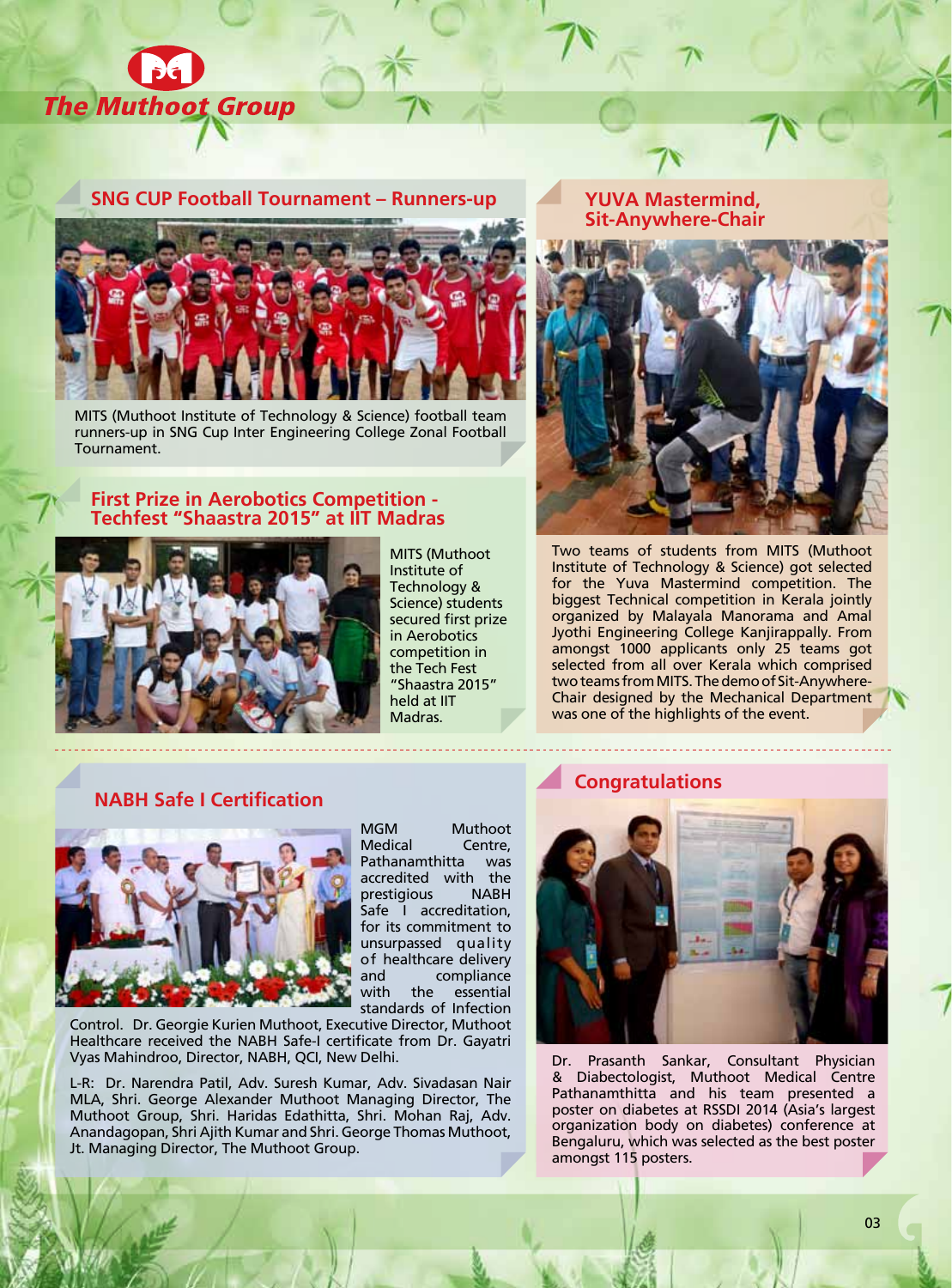

#### **Masters in Emergency Medicine(MEM) course to commence soon at MMCK**

Muthoot Medical Centre, Kozhencherry has been granted approval to commence MEM-Masters in Emergency Medicine, an academic programme certified by Society for Emergency Medicine in India (SEMI).Having satisfactorily met the criteria of faculty and infrastructural requirements through the inspection conducted by the SEMI team, the Healthcare provider is all set to start the course in March, 2015 with the allotted six seats.

#### **Accreditation for DNB General Surgery awaited**

Keen on pursuing its interests on the academic front, Muthoot Medical Centre, Kozhencherry had taken a step towards applying for the Diplomate of the National Board (DNB) in the broad speciality of General Surgery. Having successfully undergone the verification of infrastructure and facilities and physical assessment by the external assessor, The Healthcare provider is awaiting grant of accreditation from the National Board of Exams to commence the course.

### **Approval granted for Dialysis Technician Course**

Muthoot College of Allied Health Sciences & Management Studies has been granted approval to conduct the Dialysis Technician course under the Directorate of Medical Education, Government of Kerala. A total of 20 seats was allotted to the instituted. The eligibility criteria required to undergo this course is plus two qualification. The course is currently being conducted in the educational campus of Muthoot Healthcare.

### **Oncology CME, 2015**



The tagline of World Cancer day,2015, 'Cancer-not beyond us', which was adopted as the theme of the recently conducted Oncology CME, organized by Muthoot Medical Centre, Kozhencherry and IMA, Kozhencherry Branch. The programme was inaugurated by Prof. PJ Kurien, Deputy Chairman-Rajya Sabha. Shri. M G George Muthoot, Chairman, The Muthoot Group and Dr. Georgie Kurien Muthoot, Executive Director, Muthoot Healthcare were present on this occasion.

**Medical Aid Post for Sabarimala Pilgrims at Aranmula**



Anticipating the much needed requirement to provide first aid services to the multitudes of pilgrims visiting Sabarimala, Muthoot Healthcare started a Medical Aid Post in Aranmula Parthasarthy Temple. The Muthoot Healthcare Medical Aid post was inaugurated by Dr. Sreenivasan, Superintendent of Police, Pathanamthitta in the presence of Dr. Georgie Kurien Muthoot, Executive Director, Muthoot Healthcare, Dr. Vivek R Rejathalal, Specialist in Emergency Medicine and Mr. Mathew Kurien, General Manager-Operations, Muthoot Healthcare.

The Medical Aid post functioned with the services of a full time trained Emergency Medicine Technician and an ambulance from the Healthcare provider. It also provided medicines absolutely free of cost.



Muthoot Medical Centre, Kozhencherry, organized Cancer Survivors Meet, a forum where the survivors experienced the fellowship and togetherness of a steady band of supporters, who in each one's own way had withstood the trauma of this soul crushing disease.

The meet was Inaugurated by Rt. Rev. Dr. Sam Mathew, Former Bishop, CSI, Madhya Kerala Diocese. Rev. Dr. T.J. Joshua, Professor, Orthodox Seminary, Kottayam, Shri. George Alexander Muthoot, Managing Director, The Muthoot Group and Dr. Georgie Kurien Muthoot, Executive Director, Muthoot Healthcare were present on this occasion.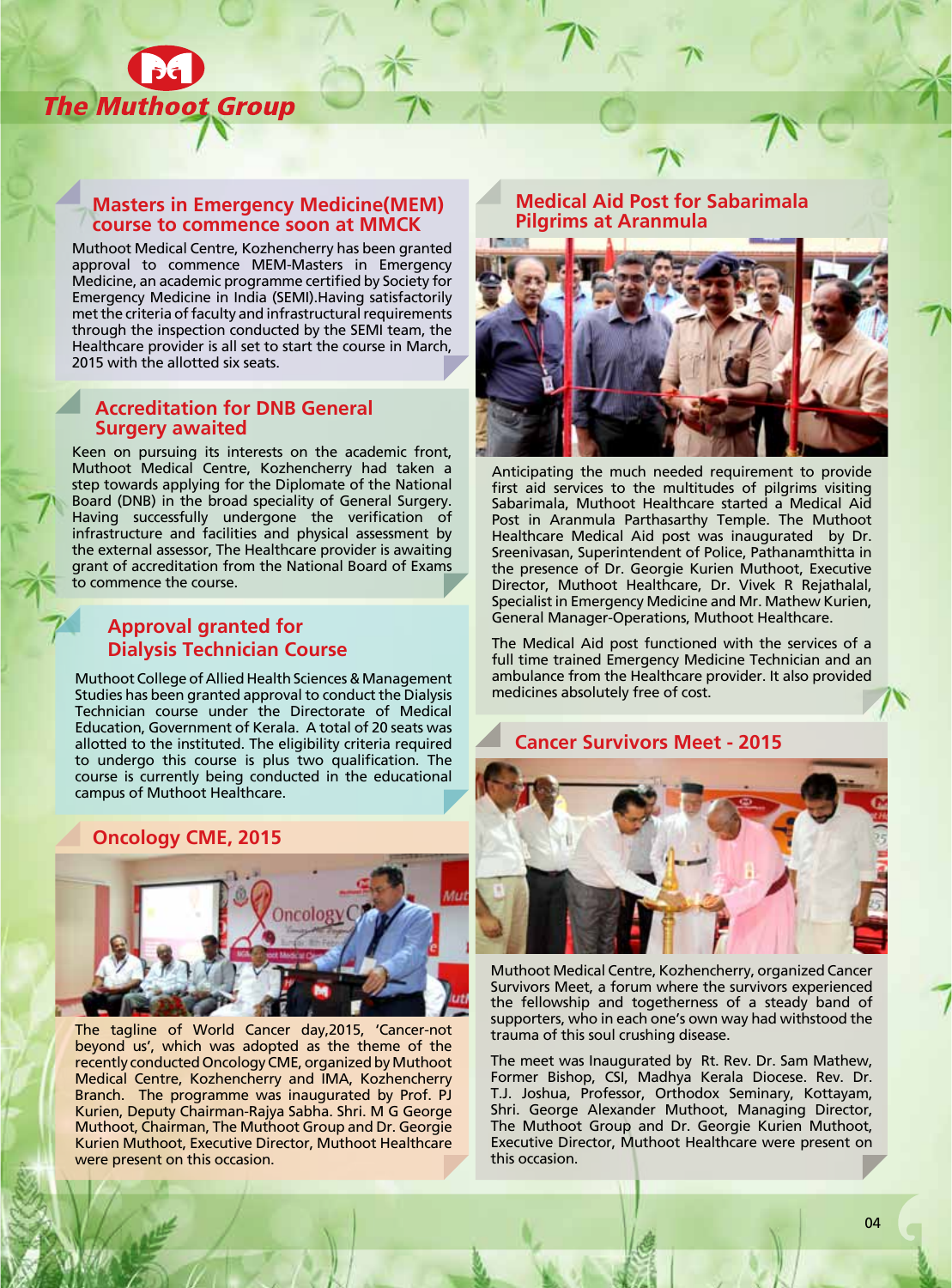

#### **Scholarship Launch - Mangalore**



Muthoot M George Excellence Award for 10th standard<br>toppers of 165 toppers of 165 Government Schools in Mangalore was launched by Shri<br>J R Lobo MLA-J R Lobo Mangalore City

(Karnataka) along with Mr George M Alexander, Sr. Vice President – Operations South, Muthoot Finance Ltd.

## **Muthoot M George Memorial**



The Muthoot Group has instituted an award of Rs. 2 lakhs in cash and a citation in memory of Founder Chairman Late. Shri. M. George Muthoot to be presented every year to the best young researcher in Nephrology. This year The Muthoot M George Memorial Research TANKER Award for the best young researcher in Nephrology was presented to Dr. Sreejith Parameswaren by Mr. George M Jacob, Director, The Muthoot Group. Mr. J Radhakrishnan, Principal Secretary of Health and Family Welfare, Government of Tamilnadu and Dr. Georgie Abraham, Nephrologist, Madras Medical Mission, were present on this occasion.

# **Muthoot Finance YMCA Change**



Muthoot Finance Ltd. launched its new CSR initiative "Muthoot Finance YMCA Change Agent programme". The programme will run across all Government Schools in Kerala. The programme will focus on essential attributes/ skills which will help students in grooming into young confident personalities in the near future. The programme was inaugurated by Justice Dama Seshadri Naidu, Judge, High court of Kerala along with Shri. George M Jacob, Director, The Muthoot Group.

#### **Scholarship Launch - Telangana**



Muthoot M George Excellence award for the 10th standard toppers of Telangana was launched by Mr. George Jacob Muthoot, Jt. Managing Director, The Muthoot Group.



Shri. George Jacob Muthoot, Jt. Managing Director, The Muthoot Group over the Marriage Assistance cheque to Ms. Darsana in the presence of Sri. Vidyanathan,<br>Regional Manager, Manager, Trivandrum South.

**Marriage Assistance Founder's Day Celebration at Muthoot Vehicle and Asset Finance Ltd.**



As part of Founder's Day Celebration, Muthoot Vehicle & Asset Finance Ltd. visited a number of institutions/ orphanages and distributed gifts to the inmates.

**The Muthoot Group and WWF-India join hands for 'Friends for Life'**





The Muthoot Group and World Wide Fund for Nature- India (WWF-India) join hands for 'Friends for Life', an elephant conservation project aiming at securing elephant population and managing human-elephant conflict in Assam, Arunachal Pradesh, Uttarakhand, Northern West Bengal, Tamil Nadu and Kerala. The project is part of the Muthoot Haathi Mera Saathi CSR initiative.